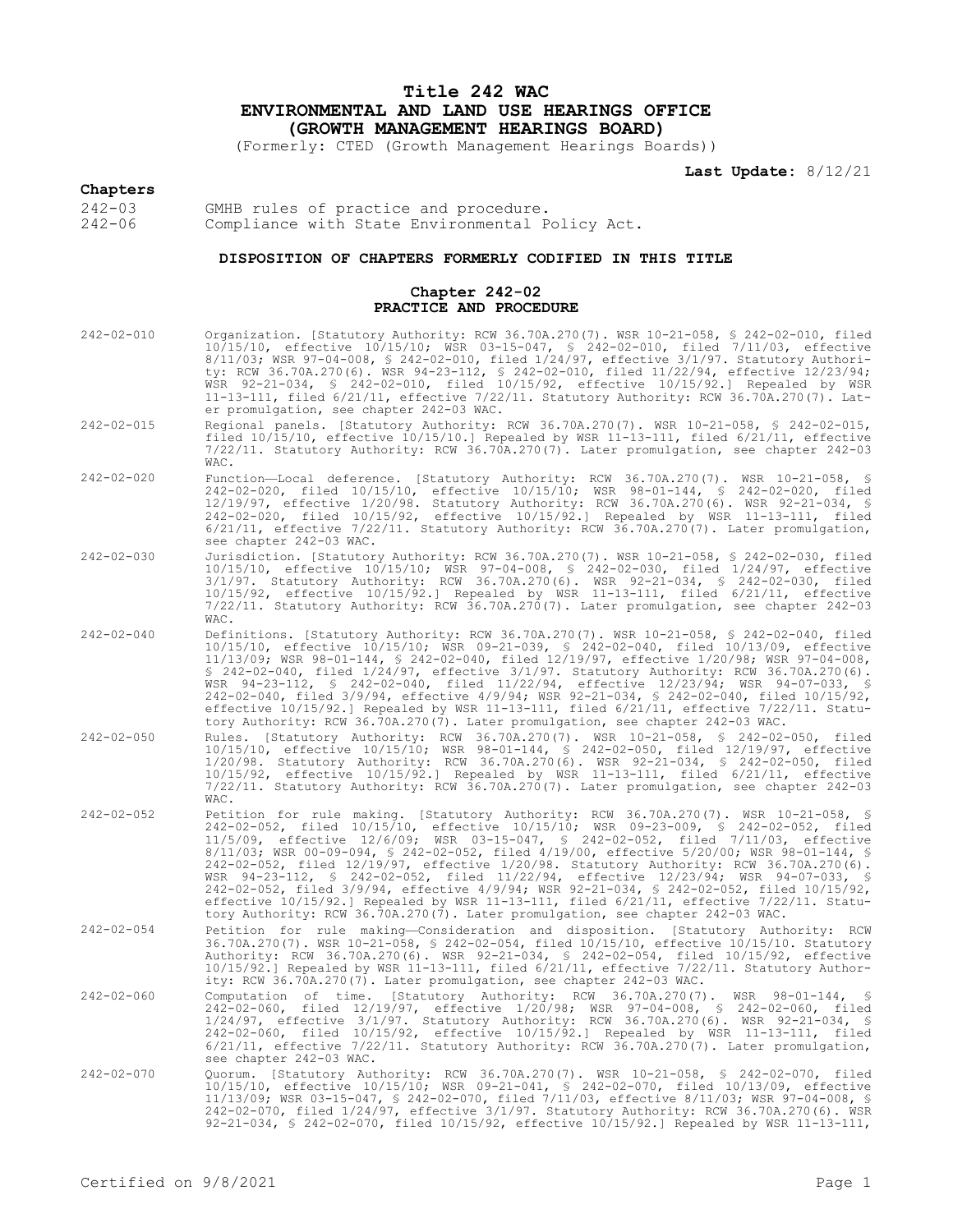filed 6/21/11, effective 7/22/11. Statutory Authority: RCW 36.70A.270(7). Later promulgation, see chapter 242-03 WAC.

- 242-02-072 Board office. [Statutory Authority: RCW 36.70A.270(7). WSR 10-21-058, § 242-02-072, filed 10/15/10, effective 10/15/10; WSR 09-21-039, § 242-02-072, filed 10/13/09, effective 11/13/09; WSR 08-10-029, § 242-02-072, filed 4/28/08, effective 5/29/08; WSR 03-15-047, § 242-02-072, filed 7/11/03, effective 8/11/03; WSR 98-01-144, § 242-02-072, filed 12/19/97, effective 1/20/98. Statutory Authority: RCW 36.70A.270(6). WSR 94-23-112, § 242-02-072, filed 11/22/94, effective 12/23/94; WSR 94-07-033, § 242-02-072, filed 3/9/94, effective 4/9/94; WSR 92-21-034, § 242-02-072, filed 10/15/92, effective 10/15/92.] Repealed by WSR 11-13-111, filed 6/21/11, effective 7/22/11. Statutory Authority: RCW 36.70A.270(7). Later promulgation, see chapter 242-03 WAC.
- 242-02-074 Regular meetings. [Statutory Authority: RCW 36.70A.270(7). WSR 10-21-058, § 242-02-074, filed 10/15/10, effective 10/15/10; WSR 09-21-041, § 242-02-074, filed 10/13/09, effective 11/13/09; WSR 08-10-029, § 242-02-074, filed 4/28/08, effective 5/29/08; WSR 06-12-019, § 242-02-074, filed 5/26/06, effective 6/26/06; WSR 97-04-008, § 242-02-074, filed 1/24/97, effective 3/1/97. Statutory Authority: RCW 36.70A.270(6). WSR 92-21-034, § 242-02-074, filed 10/15/92, effective 10/15/92.] Repealed by WSR 11-13-111, filed 6/21/11, effective 7/22/11. Statutory Authority: RCW 36.70A.270(7). Later promulgation, see chapter 242-03 WAC.
- 242-02-075 Special meeting. [Statutory Authority: RCW 36.70A.270(7). WSR 10-21-058, § 242-02-075, filed 10/15/10, effective 10/15/10; WSR 09-21-041, § 242-02-075, filed 10/13/09, effective 11/13/09; WSR 08-21-015, § 242-02-075, filed 10/3/08, effective 11/3/08.] Repealed by WSR 11-13-111, filed 6/21/11, effective 7/22/11. Statutory Authority: RCW 36.70A.270(7). Later promulgation, see chapter 242-03 WAC.
- 242-02-076 Annual and semiannual board meetings. [Statutory Authority: RCW 36.70A.270(7). WSR 10-21-058, § 242-02-076, filed 10/15/10, effective 10/15/10; WSR 03-15-047, § 242-02-076, filed 7/11/03, effective 8/11/03.] Repealed by WSR 11-13-111, filed 6/21/11, effective 7/22/11. Statutory Authority: RCW 36.70A.270(7). Later promulgation, see chapter 242-03 WAC.
- 242-02-080 Form and size of documents. [Statutory Authority: RCW 36.70A.270(7). WSR 10-21-058, § 242-02-080, filed 10/15/10, effective 10/15/10; WSR 09-23-009, § 242-02-080, filed 11/5/09, effective 12/6/09. Statutory Authority: RCW 36.70A.270(6). WSR 92-21-034, § 242-02-080, filed 10/15/92, effective 10/15/92.] Repealed by WSR 11-13-111, filed 6/21/11, effective 7/22/11. Statutory Authority: RCW 36.70A.270(7). Later promulgation, see chapter 242-03 WAC.
- 242-02-090 Case numbering. [Statutory Authority: RCW 36.70A.270(7). WSR 10-21-058, § 242-02-090, filed 10/15/10, effective 10/15/10. Statutory Authority: RCW 36.70A.270(6). WSR 92-21-034, § 242-02-090, filed 10/15/92, effective 10/15/92.] Repealed by WSR 11-13-111, filed 6/21/11, effective 7/22/11. Statutory Authority: RCW 36.70A.270(7). Later promulgation, see chapter 242-03 WAC.
- 242-02-110 Appearance and practice before the board—Who may appear. [Statutory Authority: RCW 36.70A.270(7). WSR 10-21-058, § 242-02-110, filed 10/15/10, effective 10/15/10; WSR 98-01-144, § 242-02-110, filed 12/19/97, effective 1/20/98; WSR 97-04-008, § 242-02-110, filed 1/24/97, effective 3/1/97. Statutory Authority: RCW 36.70A.270(6). WSR 94-07-033, § 242-02-110, filed 3/9/94, effective 4/9/94; WSR 92-21-034, § 242-02-110, filed 10/15/92, effective 10/15/92.] Repealed by WSR 11-13-111, filed 6/21/11, effective 7/22/11. Statutory Authority: RCW 36.70A.270(7). Later promulgation, see chapter 242-03 WAC.
- 242-02-115 Authorized representatives. [Statutory Authority: RCW 36.70A.270(7). WSR 06-12-019, § 242-02-115, filed 5/26/06, effective 6/26/06.] Repealed by WSR 11-13-111, filed 6/21/11, effective 7/22/11. Statutory Authority: RCW 36.70A.270(7). Later promulgation, see chapter 242-03 WAC.
- 242-02-120 Rules of professional conduct. [Statutory Authority: RCW 36.70A.270(7). WSR 10-21-058, § 242-02-120, filed 10/15/10, effective 10/15/10. Statutory Authority: RCW 36.70A.270(6). WSR 92-21-034, § 242-02-120, filed 10/15/92, effective 10/15/92.] Repealed by WSR 11-13-111, filed 6/21/11, effective 7/22/11. Statutory Authority: RCW 36.70A.270(7). Later promulgation, see chapter 242-03 WAC.
- 242-02-130 Ex parte communication. [Statutory Authority: RCW 36.70A.270(7). WSR 98-01-144, § 242-02-130, filed 12/19/97, effective 1/20/98; WSR 97-04-008, § 242-02-130, filed 1/24/97, effective 3/1/97. Statutory Authority: RCW 36.70A.270(6). WSR 92-21-034, § 242-02-130, filed 10/15/92, effective 10/15/92.] Repealed by WSR 11-13-111, filed 6/21/11, effective 7/22/11. Statutory Authority: RCW 36.70A.270(7). Later promulgation, see chapter 242-03 WAC.
- 242-02-140 Signing of pleadings, motions, and legal memoranda. [Statutory Authority: RCW 36.70A.270(7). WSR 09-23-009, § 242-02-140, filed 11/5/09, effective 12/6/09. Statutory Authority: RCW 36.70A.270(6). WSR 94-07-033, § 242-02-140, filed 3/9/94, effective 4/9/94; WSR 92-21-034, § 242-02-140, filed 10/15/92, effective 10/15/92.] Repealed by WSR 11-13-111, filed 6/21/11, effective 7/22/11. Statutory Authority: RCW 36.70A.270(7). Later promulgation, see chapter 242-03 WAC.
- 242-02-150 Teleconference proceeding. [Statutory Authority: RCW 36.70A.270(7). WSR 10-21-058, § 242-02-150, filed 10/15/10, effective 10/15/10. Statutory Authority: RCW 36.70A.270(6). WSR 92-21-034, § 242-02-150, filed 10/15/92, effective 10/15/92.] Repealed by WSR 11-13-111, filed 6/21/11, effective 7/22/11. Statutory Authority: RCW 36.70A.270(7). Later promulgation, see chapter 242-03 WAC.
- 242-02-210 Petition for review—Forms—Contents. [Statutory Authority: RCW 36.70A.270(7). WSR 09-23-009, § 242-02-210, filed 11/5/09, effective 12/6/09; WSR 06-12-019, § 242-02-210, filed 5/26/06, effective 6/26/06; WSR 04-21-046, § 242-02-210, filed 10/15/04, effective 11/15/04; WSR 97-04-008, § 242-02-210, filed 1/24/97, effective 3/1/97. Statutory Authority: RCW 36.70A.270(6). WSR 94-23-112, § 242-02-210, filed 11/22/94, effective 12/23/94; WSR 94-07-033, § 242-02-210, filed 3/9/94, effective 4/9/94; WSR 92-21-034, § 242-02-210, filed 10/15/92, effective 10/15/92.] Repealed by WSR 11-13-111, filed 6/21/11, effective 7/22/11. Statutory Authority: RCW 36.70A.270(7). Later promulgation, see chapter 242-03 WAC.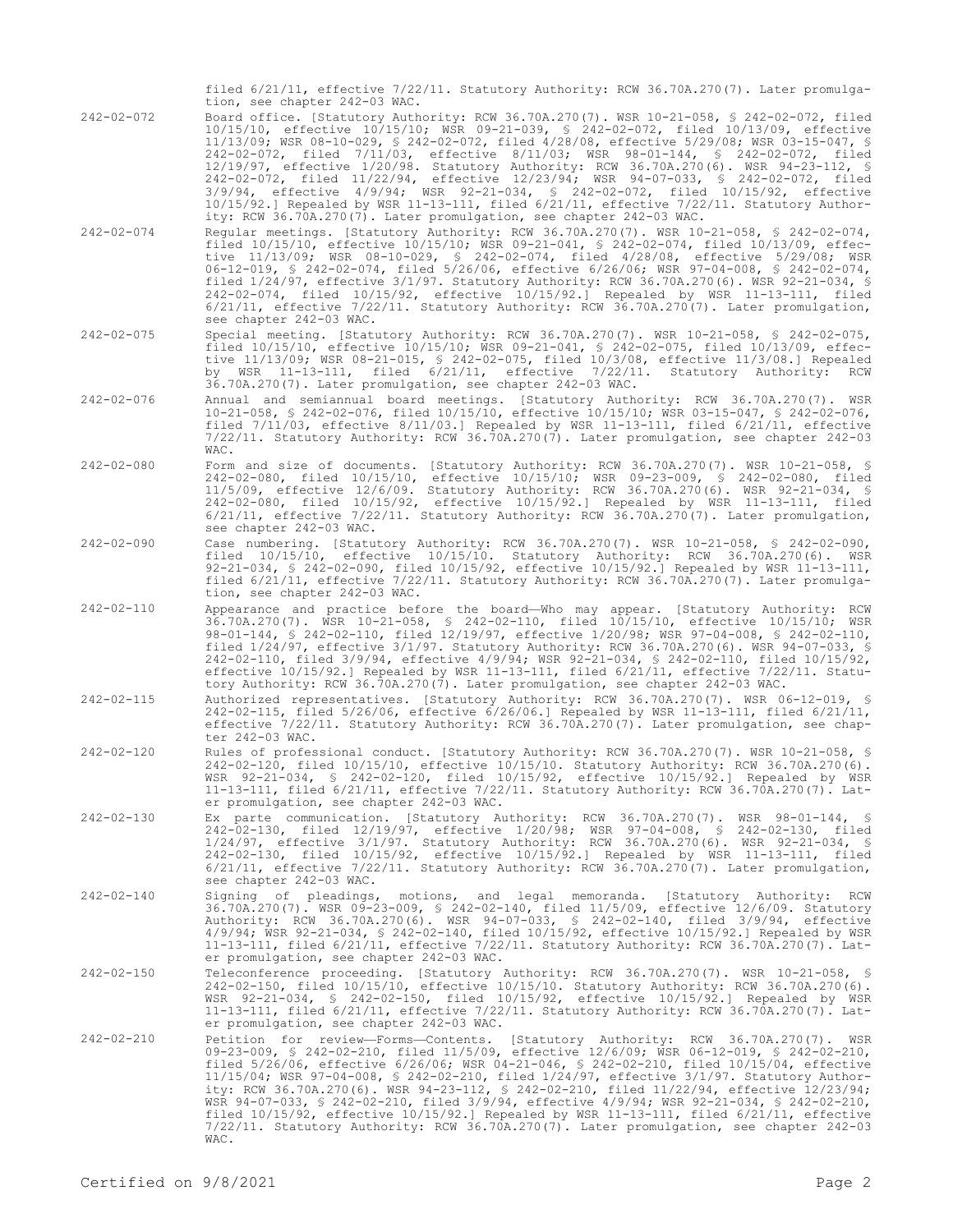- 242-02-220 Petition for review—Time for filing. [Statutory Authority: RCW 36.70A.270(7). WSR 10-21-058, § 242-02-220, filed 10/15/10, effective 10/15/10; WSR 97-04-008, § 242-02-220, filed 1/24/97, effective 3/1/97. Statutory Authority: RCW 36.70A.270(6). WSR 94-23-112, § 242-02-220, filed 11/22/94, effective 12/23/94; WSR 94-07-033, § 242-02-220, filed 3/9/94, effective 4/9/94; WSR 93-11-068, § 242-02-220, filed 5/17/93, effective 6/17/93; WSR 92-21-034, § 242-02-220, filed 10/15/92, effective 10/15/92.] Repealed by WSR 11-13-111, filed 6/21/11, effective 7/22/11. Statutory Authority: RCW 36.70A.270(7). Later promulgation, see chapter 242-03 WAC.
- 242-02-230 Petition for review—Service and filing. [Statutory Authority: RCW 36.70A.270(7). WSR 10-21-058, § 242-02-230, filed 10/15/10, effective 10/15/10; WSR 09-23-009, § 242-02-230, filed 11/5/09, effective 12/6/09; WSR 08-10-029, § 242-02-230, filed 4/28/08, effective 5/29/08; WSR 06-12-019, § 242-02-230, filed 5/26/06, effective 6/26/06; WSR 04-21-046, § 242-02-230, filed 10/15/04, effective 11/15/04. Statutory Authority: RCW 36.70A.270(6). WSR 92-21-034, § 242-02-230, filed 10/15/92, effective 10/15/92.] Repealed by WSR 11-13-111, filed 6/21/11, effective 7/22/11. Statutory Authority: RCW 36.70A.270(7). Later promulgation, see chapter 242-03 WAC.
- 242-02-240 Date of filing—Facsimile and electronic mail. [Statutory Authority: RCW 36.70A.270(7). WSR 10-21-058, § 242-02-240, filed 10/15/10, effective 10/15/10; WSR 09-23-009, § 242-02-240, filed 11/5/09, effective 12/6/09; WSR 08-10-029, § 242-02-240, filed 4/28/08, effective 5/29/08; WSR 04-21-046, § 242-02-240, filed 10/15/04, effective 11/15/04. Statutory Authority: RCW 36.70A.270(6). WSR 94-07-033, § 242-02-240, filed 3/9/94, effective 4/9/94; WSR 92-21-034, § 242-02-240, filed 10/15/92, effective 10/15/92.] Repealed by WSR 11-13-111, filed 6/21/11, effective 7/22/11. Statutory Authority: RCW 36.70A.270(7). Later promulgation, see chapter 242-03 WAC.
- 242-02-250 Notice of appearance and answer. [Statutory Authority: RCW 36.70A.270(7). WSR 09-23-009, § 242-02-250, filed 11/5/09, effective 12/6/09; WSR 08-10-029, § 242-02-250, filed 4/28/08, effective 5/29/08; WSR 04-21-046, § 242-02-250, filed 10/15/04, effective 11/15/04; WSR 97-04-008, § 242-02-250, filed 1/24/97, effective 3/1/97. Statutory Authority: RCW 36.70A.270(6). WSR 94-07-033, § 242-02-250, filed 3/9/94, effective 4/9/94; WSR 92-21-034, § 242-02-250, filed 10/15/92, effective 10/15/92.] Repealed by WSR 11-13-111, filed 6/21/11, effective 7/22/11. Statutory Authority: RCW 36.70A.270(7). Later promulgation, see chapter 242-03 WAC.
- 242-02-255 Governor certified standing. [Statutory Authority: RCW 36.70A.270(7). WSR 00-09-094, § 242-02-255, filed 4/19/00, effective 5/20/00.] Repealed by WSR 11-13-111, filed 6/21/11, effective 7/22/11. Statutory Authority: RCW 36.70A.270(7). Later promulgation, see chapter 242-03 WAC.
- 242-02-260 Amendments to petitions for review and answers. [Statutory Authority: RCW 36.70A.270(7). WSR 10-21-058, § 242-02-260, filed 10/15/10, effective 10/15/10; WSR 97-04-008, § 242-02-260, filed 1/24/97, effective 3/1/97. Statutory Authority: RCW 36.70A.270(6). WSR 92-21-034, § 242-02-260, filed 10/15/92, effective 10/15/92.] Repealed by WSR 11-13-111, filed 6/21/11, effective 7/22/11. Statutory Authority: RCW 36.70A.270(7). Later promulgation, see chapter 242-03 WAC.
- 242-02-270 Intervention. [Statutory Authority: RCW 36.70A.270(7). WSR 04-21-046, § 242-02-270, filed 10/15/04, effective 11/15/04; WSR 97-04-008, § 242-02-270, filed 1/24/97, effective 3/1/97. Statutory Authority: RCW 36.70A.270(6). WSR 94-07-033, § 242-02-270, filed 3/9/94, effective 4/9/94; WSR 92-21-034, § 242-02-270, filed 10/15/92, effective 10/15/92.] Repealed by WSR 11-13-111, filed 6/21/11, effective 7/22/11. Statutory Authority: RCW 36.70A.270(7). Later promulgation, see chapter 242-03 WAC.
- 242-02-280 Amicus. [Statutory Authority: RCW 36.70A.270(7). WSR 10-21-058, § 242-02-280, filed 10/15/10, effective 10/15/10; WSR 04-21-046, § 242-02-280, filed 10/15/04, effective 11/15/04. Statutory Authority: RCW 36.70A.270(6). WSR 94-07-033, § 242-02-280, filed 3/9/94, effective 4/9/94; WSR 92-21-034, § 242-02-280, filed 10/15/92, effective 10/15/92.] Repealed by WSR 11-13-111, filed 6/21/11, effective 7/22/11. Statutory Authority: RCW 36.70A.270(7). Later promulgation, see chapter 242-03 WAC.
- 242-02-290 Direct review by superior court—Procedures. [Statutory Authority: RCW 36.70A.270(7). WSR 10-21-058, § 242-02-290, filed 10/15/10, effective 10/15/10; WSR 98-01-144, § 242-02-290, filed 12/19/97, effective 1/20/98.] Repealed by WSR 11-13-111, filed 6/21/11, effective 7/22/11. Statutory Authority: RCW 36.70A.270(7). Later promulgation, see chapter 242-03 WAC.
- 242-02-292 Direct review by superior court—Agreement of the parties. [Statutory Authority: RCW 36.70A.270(7). WSR 09-23-009, § 242-02-292, filed 11/5/09, effective 12/6/09; WSR 98-01-144, § 242-02-292, filed 12/19/97, effective 1/20/98.] Repealed by WSR 11-13-111, filed 6/21/11, effective 7/22/11. Statutory Authority: RCW 36.70A.270(7). Later promulgation, see chapter 242-03 WAC.
- 242-02-295 Board filing with superior court—Certificate of agreement. [Statutory Authority: RCW 36.70A.270(7). WSR 98-01-144, § 242-02-295, filed 12/19/97, effective 1/20/98.] Repealed by WSR 11-13-111, filed 6/21/11, effective 7/22/11. Statutory Authority: RCW 36.70A.270(7). Later promulgation, see chapter 242-03 WAC.
- 242-02-310 Service of papers. [Statutory Authority: RCW 36.70A.270(7). WSR 10-21-058, § 242-02-310, filed 10/15/10, effective 10/15/10; WSR 04-21-046, § 242-02-310, filed 10/15/04, effective 11/15/04; WSR 97-04-008, § 242-02-310, filed 1/24/97, effective 3/1/97. Statutory Authority: RCW 36.70A.270(6). WSR 94-07-033, § 242-02-310, filed 3/9/94, effective<br>4/9/94; WSR 92-21-034, § 242-02-310, filed 10/15/92, effective 10/15/92.] Repealed by WSR<br>11-13-111, filed 6/21/11, effective 7/22/11. Stat er promulgation, see chapter 242-03 WAC.
- 242-02-320 Method of service. [Statutory Authority: RCW 36.70A.270(7). WSR 10-21-058, § 242-02-320, filed 10/15/10, effective 10/15/10; WSR 09-23-009, § 242-02-320, filed 11/5/09, effective 12/6/09; WSR 08-10-029, § 242-02-320, filed 4/28/08, effective 5/29/08; WSR 04-21-046, § 242-02-320, filed 10/15/04, effective 11/15/04. Statutory Authority: RCW 36.70A.270(6). WSR 94-07-033, § 242-02-320, filed 3/9/94, effective 4/9/94; WSR 92-21-034, § 242-02-320, filed 10/15/92, effective 10/15/92.] Repealed by WSR 11-13-111, filed 6/21/11, effective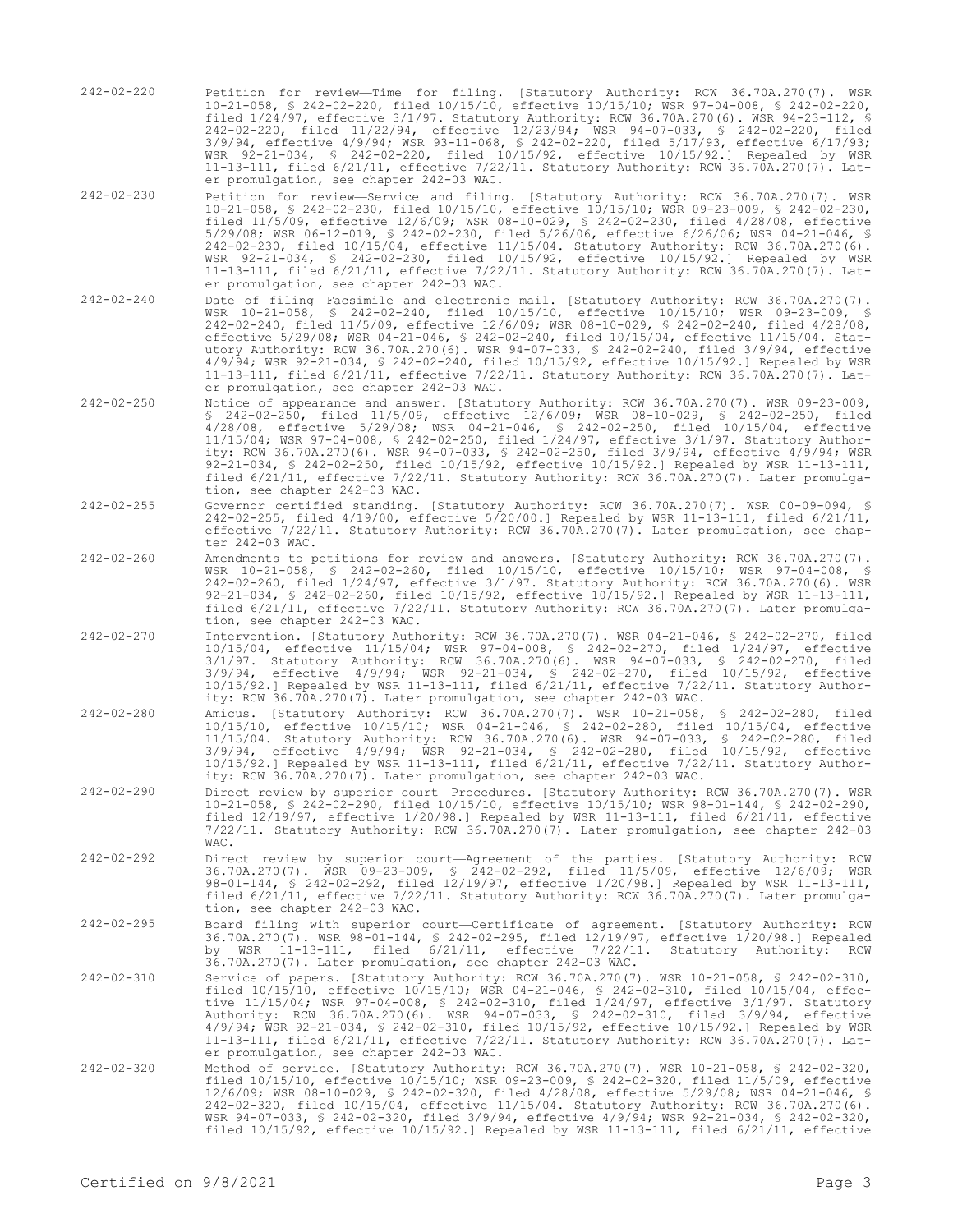|                    | 7/22/11. Statutory Authority: RCW 36.70A.270(7). Later promulgation, see chapter 242-03<br>WAC.                                                                                                                                                                                                                                                                                                                                                                                                                                                                                                                                                                                                                        |
|--------------------|------------------------------------------------------------------------------------------------------------------------------------------------------------------------------------------------------------------------------------------------------------------------------------------------------------------------------------------------------------------------------------------------------------------------------------------------------------------------------------------------------------------------------------------------------------------------------------------------------------------------------------------------------------------------------------------------------------------------|
| $242 - 02 - 330$   | Service of papers—When complete. [Statutory Authority: RCW 36.70A.270(7). WSR 10-21-058,<br>\$ 242-02-330, filed 10/15/10, effective 10/15/10; WSR 09-23-009, \$ 242-02-330, filed<br>11/5/09, effective 12/6/09. Statutory Authority: RCW 36.70A.270(6). WSR 94-07-033, §<br>242-02-330, filed 3/9/94, effective 4/9/94; WSR 92-21-034, § 242-02-330, filed 10/15/92,<br>effective $10/15/92$ . Repealed by WSR 11-13-111, filed $6/21/11$ , effective $7/22/11$ . Statu-<br>tory Authority: RCW 36.70A.270(7). Later promulgation, see chapter 242-03 WAC.                                                                                                                                                           |
| $242 - 02 - 340$   | Proof of service—Declaration. [Statutory Authority: RCW 36.70A.270(7). WSR 10-21-058, §<br>242-02-340, filed 10/15/10, effective 10/15/10; WSR 09-23-009, § 242-02-340, filed<br>11/5/09, effective 12/6/09; WSR 04-21-046, § 242-02-340, filed 10/15/04, effective<br>11/15/04. Statutory Authority: RCW 36.70A.270(6). WSR 94-07-033, § 242-02-340, filed<br>3/9/94, effective 4/9/94; WSR 92-21-034, § 242-02-340, filed 10/15/92, effective<br>$10/15/92$ .] Repealed by WSR 11-13-111, filed $6/21/11$ , effective $7/22/11$ . Statutory Author-<br>ity: RCW 36.70A.270(7). Later promulgation, see chapter 242-03 WAC.                                                                                           |
| $242 - 02 - 410$   | Discovery-Limitation. [Statutory Authority: RCW 36.70A.270(7). WSR 10-21-058, §<br>242-02-410, filed 10/15/10, effective 10/15/10. Statutory Authority: RCW 36.70A.270(6).<br>WSR 94-07-033, § 242-02-410, filed 3/9/94, effective 4/9/94; WSR 92-21-034, § 242-02-410,<br>filed $10/15/92$ , effective $10/15/92$ . Repealed by WSR 11-13-111, filed $6/21/11$ , effective<br>7/22/11. Statutory Authority: RCW 36.70A.270(7). Later promulgation, see chapter 242-03<br>WAC.                                                                                                                                                                                                                                         |
| $242 - 02 - 420$   | Subpoena-Issuance. [Statutory Authority: RCW 36.70A.270(7). WSR 10-21-058, § 242-02-420,<br>filed $10/15/10$ , effective $10/15/10$ ; WSR 98-01-144, § 242-02-420, filed $12/19/97$ , effec-<br>tive 1/20/98. Statutory Authority: RCW 36.70A.270(6). WSR 92-21-034, § 242-02-420, filed<br>$10/15/92$ , effective $10/15/92$ . Repealed by WSR 11-13-111, filed $6/21/11$ , effective<br>7/22/11. Statutory Authority: RCW 36.70A.270(7). Later promulgation, see chapter 242-03<br>WAC.                                                                                                                                                                                                                              |
| $242 - 02 - 430$   | Subpoena-Form. [Statutory Authority: RCW 36.70A.270(6). WSR 92-21-034, § 242-02-430,<br>filed $10/15/92$ , effective $10/15/92$ . Repealed by WSR $98-01-144$ , filed $12/19/97$ , effective<br>$1/20/98$ . Statutory Authority: RCW 36.70A.270(7).                                                                                                                                                                                                                                                                                                                                                                                                                                                                    |
| $242 - 02 - 440$   | Subpoena-Service. [Statutory Authority: RCW 36.70A.270(6). WSR 94-07-033, § 242-02-440,<br>filed 3/9/94, effective 4/9/94; WSR 92-21-034, § 242-02-440, filed 10/15/92, effective<br>$10/15/92$ .] Repealed by WSR 98-01-144, filed $12/19/97$ , effective $1/20/98$ . Statutory Au-<br>thority: RCW 36.70A.270(7).                                                                                                                                                                                                                                                                                                                                                                                                    |
| $242 - 02 - 450$   | Subpoena-Proof of service. [Statutory Authority: RCW 36.70A.270(6). WSR 92-21-034, §<br>242-02-450, filed 10/15/92, effective 10/15/92.] Repealed by WSR 98-01-144, filed<br>12/19/97, effective 1/20/98. Statutory Authority: RCW 36.70A.270(7).                                                                                                                                                                                                                                                                                                                                                                                                                                                                      |
| $242 - 02 - 460$   | Subpoena-Quash or modification. [Statutory Authority: RCW 36.70A.270(6). WSR 92-21-034,<br>$$242-02-460$ , filed $10/15/92$ , effective $10/15/92$ . Repealed by WSR 98-01-144, filed<br>12/19/97, effective 1/20/98. Statutory Authority: RCW 36.70A.270(7).                                                                                                                                                                                                                                                                                                                                                                                                                                                          |
| $242 - 02 - 470$   | Subpoena-Geographical scope. [Statutory Authority: RCW 36.70A.270(6). WSR 92-21-034, §<br>242-02-470, filed 10/15/92, effective 10/15/92.] Repealed by WSR 98-01-144, filed<br>12/19/97, effective 1/20/98. Statutory Authority: RCW 36.70A.270(7).                                                                                                                                                                                                                                                                                                                                                                                                                                                                    |
| $242 - 02 - 510$   | Notice of hearing-Setting of time and place. [Statutory Authority: RCW 36.70A.270(7).<br>WSR 10-21-058, § 242-02-510, filed 10/15/10, effective 10/15/10; WSR 98-01-144, §<br>242-02-510, filed 12/19/97, effective 1/20/98; WSR 97-04-008, § 242-02-510, filed<br>1/24/97, effective 3/1/97. Statutory Authority: RCW 36.70A.270(6). WSR 94-07-033, §<br>242-02-510, filed 3/9/94, effective 4/9/94; WSR 92-21-034, § 242-02-510, filed 10/15/92,<br>effective $10/15/92$ . Repealed by WSR 11-13-111, filed $6/21/11$ , effective $7/22/11$ . Statu-<br>tory Authority: RCW 36.70A.270(7). Later promulgation, see chapter 242-03 WAC.                                                                               |
| $242 - 02 - 520$   | Record. [Statutory Authority: RCW 36.70A.270(7). WSR 10-21-058, § 242-02-520, filed<br>10/15/10, effective 10/15/10; WSR 97-04-008, § 242-02-520, filed 1/24/97, effective<br>3/1/97. Statutory Authority: RCW 36.70A.270(6). WSR 92-21-034, § 242-02-520, filed<br>$10/15/92$ , effective $10/15/92$ . Repealed by WSR 11-13-111, filed $6/21/11$ , effective<br>7/22/11. Statutory Authority: RCW 36.70A.270(7). Later promulgation, see chapter 242-03<br>WAC.                                                                                                                                                                                                                                                      |
| 242-02-52001       | Exhibits. [Statutory Authority: RCW 36.70A.270(7). WSR 08-10-029, § 242-02-52001, filed<br>4/28/08, effective 5/29/08; WSR 04-21-046, § 242-02-52001, filed 10/15/04, effective<br>$11/15/04$ ; WSR 97-04-008, § 242-02-52001, filed $1/24/97$ , effective $3/1/97$ . Repealed by<br>WSR 11-13-111, filed 6/21/11, effective 7/22/11. Statutory Authority: RCW 36.70A.270(7).<br>Later promulgation, see chapter 242-03 WAC.                                                                                                                                                                                                                                                                                           |
| $242 - 02 - 52002$ | Documentary evidence. [Statutory Authority: RCW 36.70A.270(7). WSR 97-04-008, §<br>242-02-52002, filed 1/24/97, effective 3/1/97.] Repealed by WSR 11-13-111, filed 6/21/11,<br>effective 7/22/11. Statutory Authority: RCW 36.70A.270(7). Later promulgation, see chap-<br>ter 242-03 WAC.                                                                                                                                                                                                                                                                                                                                                                                                                            |
| $242 - 02 - 521$   | Designation of presiding officer. [Statutory Authority: RCW 36.70A.270(7). WSR 10-21-058,<br>\$ 242-02-521, filed 10/15/10, effective 10/15/10; WSR 97-04-008, \$ 242-02-521, filed<br>$1/24/97$ , effective $3/1/97$ . Statutory Authority: RCW 36.70A.270(6). WSR 94-23-112, §<br>242-02-521, filed 11/22/94, effective 12/23/94.] Repealed by WSR 11-13-111, filed<br>$6/21/11$ , effective $7/22/11$ . Statutory Authority: RCW 36.70A.270(7). Later promulgation,<br>see chapter 242-03 WAC.                                                                                                                                                                                                                      |
| $242 - 02 - 522$   | Presiding officer-Powers and duties. [Statutory Authority: RCW 36.70A.270(7). WSR<br>10-21-058, § 242-02-522, filed 10/15/10, effective 10/15/10; WSR 00-09-094, § 242-02-522,<br>filed $4/19/00$ , effective $5/20/00$ ; WSR $98-01-144$ , $$ 242-02-522$ , filed $12/19/97$ , effective<br>1/20/98; WSR 97-04-008, § 242-02-522, filed 1/24/97, effective 3/1/97. Statutory Authori-<br>ty: RCW 36.70A.270(6). WSR 94-07-033, § 242-02-522, filed 3/9/94, effective 4/9/94; WSR<br>92-21-034, § 242-02-522, filed $10/15/92$ , effective $10/15/92$ . Repealed by WSR 11-13-111,<br>filed $6/21/11$ , effective $7/22/11$ . Statutory Authority: RCW 36.70A.270(7). Later promulga-<br>tion, see chapter 242-03 WAC. |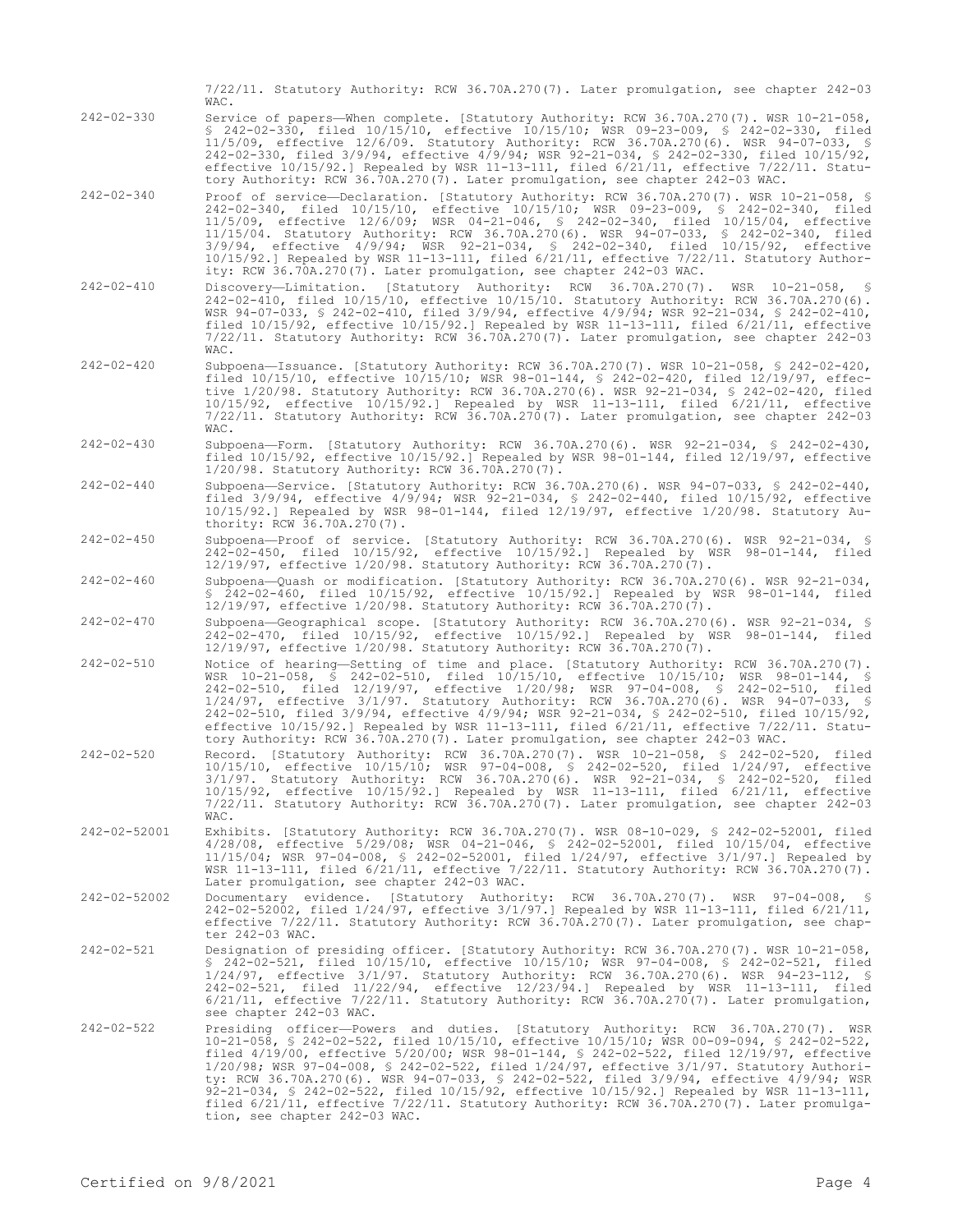- 242-02-530 Motions—Requirements. [Statutory Authority: RCW 36.70A.270(7). WSR 10-21-058, § 242-02-530, filed 10/15/10, effective 10/15/10; WSR 09-23-009, § 242-02-530, filed 11/5/09, effective 12/6/09; WSR 08-10-029, § 242-02-530, filed 4/28/08, effective 5/29/08; WSR 06-12-019, § 242-02-530, filed 5/26/06, effective 6/26/06. Statutory Authority: RCW 36.70A.270(6). WSR 94-23-112, § 242-02-530, filed 11/22/94, effective 12/23/94; WSR 94-07-033, § 242-02-530, filed 3/9/94, effective 4/9/94; WSR 92-21-034, § 242-02-530, filed 10/15/92, effective 10/15/92.] Repealed by WSR 11-13-111, filed 6/21/11, effective 7/22/11. Statutory Authority: RCW 36.70A.270(7). Later promulgation, see chapter 242-03 WAC.
- 242-02-532 Motions—Time for filing and hearing. [Statutory Authority: RCW 36.70A.270(7). WSR 10-21-058, § 242-02-532, filed 10/15/10, effective 10/15/10; WSR 97-04-008, § 242-02-532, filed 1/24/97, effective 3/1/97. Statutory Authority: RCW 36.70A.270(6). WSR 92-21-034, § 242-02-532, filed 10/15/92, effective 10/15/92.] Repealed by WSR 11-13-111, filed 6/21/11, effective 7/22/11. Statutory Authority: RCW 36.70A.270(7). Later promulgation, see chapter 242-03 WAC.
- 242-02-533 Motion to disqualify for cause. [Statutory Authority: RCW 36.70A.270(7). WSR 98-01-144, § 242-02-533, filed 12/19/97, effective 1/20/98; WSR 97-04-008, § 242-02-533, filed 1/24/97, effective 3/1/97. Statutory Authority: RCW 36.70A.270(6). WSR 94-23-112, § 242-02-533, filed 11/22/94, effective 12/23/94.] Repealed by WSR 11-13-111, filed 6/21/11, effective 7/22/11. Statutory Authority: RCW 36.70A.270(7). Later promulgation, see chapter 242-03 WAC.
- 242-02-534 Response to motions. [Statutory Authority: RCW 36.70A.270(7). WSR 10-21-058, § 242-02-534, filed 10/15/10, effective 10/15/10; WSR 09-23-009, § 242-02-534, filed 11/5/09, effective 12/6/09. Statutory Authority: RCW 36.70A.270(6). WSR 92-21-034, § 242-02-534, filed 10/15/92, effective 10/15/92.] Repealed by WSR 11-13-111, filed 6/21/11, effective 7/22/11. Statutory Authority: RCW 36.70A.270(7). Later promulgation, see chapter 242-03 WAC.
- 242-02-540 New or supplemental evidence. [Statutory Authority: RCW 36.70A.270(7). WSR 10-21-058, § 242-02-540, filed 10/15/10, effective 10/15/10; WSR 98-01-144, § 242-02-540, filed 12/19/97, effective 1/20/98. Statutory Authority: RCW 36.70A.270(6). WSR 94-07-033, § 242-02-540, filed 3/9/94, effective 4/9/94; WSR 92-21-034, § 242-02-540, filed 10/15/92, effective 10/15/92.] Repealed by WSR 11-13-111, filed 6/21/11, effective 7/22/11. Statutory Authority: RCW 36.70A.270(7). Later promulgation, see chapter 242-03 WAC.
- 242-02-550 Prehearing conference. [Statutory Authority: RCW 36.70A.270(7). WSR 10-21-058, § 242-02-550, filed 10/15/10, effective 10/15/10; WSR 97-04-008, § 242-02-550, filed 1/24/97, effective 3/1/97. Statutory Authority: RCW 36.70A.270(6). WSR 94-07-033, § 242-02-550, filed 3/9/94, effective 4/9/94; WSR 92-21-034, § 242-02-550, filed 10/15/92, effective 10/15/92.] Repealed by WSR 11-13-111, filed 6/21/11, effective 7/22/11. Statutory Authority: RCW 36.70A.270(7). Later promulgation, see chapter 242-03 WAC.
- 242-02-552 Prehearing conference—When held. [Statutory Authority: RCW 36.70A.270(7). WSR 10-21-058, § 242-02-552, filed 10/15/10, effective 10/15/10. Statutory Authority: RCW 36.70A.270(6). WSR 92-21-034, § 242-02-552, filed 10/15/92, effective 10/15/92.] Repealed by WSR 11-13-111, filed 6/21/11, effective 7/22/11. Statutory Authority: RCW 36.70A.270(7). Later promulgation, see chapter 242-03 WAC.
- 242-02-554 Prehearing conference—Documentary evidence. [Statutory Authority: RCW 36.70A.270(6). WSR 94-07-033, § 242-02-554, filed 3/9/94, effective 4/9/94; WSR 92-21-034, § 242-02-554, filed 10/15/92, effective 10/15/92.] Repealed by WSR 97-04-008, filed 1/24/97, effective 3/1/97. Statutory Authority: RCW 36.70A.270(7).
- 242-02-556 Prehearing conference—Failure to supply information. [Statutory Authority: RCW 36.70A.270(6). WSR 92-21-034, § 242-02-556, filed 10/15/92, effective 10/15/92.] Repealed by WSR 11-13-111, filed 6/21/11, effective 7/22/11. Statutory Authority: RCW 36.70A.270(7). Later promulgation, see chapter 242-03 WAC.
- 242-02-558 Prehearing conference—Agreements. [Statutory Authority: RCW 36.70A.270(7). WSR 10-21-058, § 242-02-558, filed 10/15/10, effective 10/15/10. Statutory Authority: RCW 36.70A.270(6). WSR 94-07-033, § 242-02-558, filed 3/9/94, effective 4/9/94; WSR 92-21-034, § 242-02-558, filed 10/15/92, effective 10/15/92.] Repealed by WSR 11-13-111, filed 6/21/11, effective 7/22/11. Statutory Authority: RCW 36.70A.270(7). Later promulgation, see chapter 242-03 WAC.
- 242-02-560 Settlement extensions—Continuances. [Statutory Authority: RCW 36.70A.270(7). WSR 10-21-058, § 242-02-560, filed 10/15/10, effective 10/15/10; WSR 98-01-144, § 242-02-560, filed 12/19/97, effective 1/20/98; WSR 97-04-008, § 242-02-560, filed 1/24/97, effective 3/1/97. Statutory Authority: RCW 36.70A.270(6). WSR 92-21-034, § 242-02-560, filed 10/15/92, effective 10/15/92.] Repealed by WSR 11-13-111, filed 6/21/11, effective 7/22/11. Statutory Authority: RCW 36.70A.270(7). Later promulgation, see chapter 242-03 WAC.
- 242-02-570 Briefs. [Statutory Authority: RCW 36.70A.270(7). WSR 10-21-058, § 242-02-570, filed 10/15/10, effective 10/15/10; WSR 08-10-029, § 242-02-570, filed 4/28/08, effective 5/29/08; WSR 97-04-008, § 242-02-570, filed 1/24/97, effective 3/1/97. Statutory Authority: RCW 36.70A.270(6). WSR 94-07-033, § 242-02-570, filed 3/9/94, effective 4/9/94; WSR 92-21-034, § 242-02-570, filed 10/15/92, effective 10/15/92.] Repealed by WSR 11-13-111, filed 6/21/11, effective 7/22/11. Statutory Authority: RCW 36.70A.270(7). Later promulgation, see chapter 242-03 WAC.
- 242-02-580 Stipulation to the facts. [Statutory Authority: RCW 36.70A.270(6). WSR 94-07-033, § 242-02-580, filed 3/9/94, effective 4/9/94; WSR 92-21-034, § 242-02-580, filed 10/15/92, effective 10/15/92.] Repealed by WSR 11-13-111, filed 6/21/11, effective 7/22/11. Statutory Authority: RCW 36.70A.270(7). Later promulgation, see chapter 242-03 WAC.
- 242-02-582 Waiver of parties' appearance. [Statutory Authority: RCW 36.70A.270(7). WSR 10-21-058, § 242-02-582, filed 10/15/10, effective 10/15/10. Statutory Authority: RCW 36.70A.270(6). WSR 92-21-034, § 242-02-582, filed 10/15/92, effective 10/15/92.] Repealed by WSR 11-13-111, filed 6/21/11, effective 7/22/11. Statutory Authority: RCW 36.70A.270(7). Later promulgation, see chapter 242-03 WAC.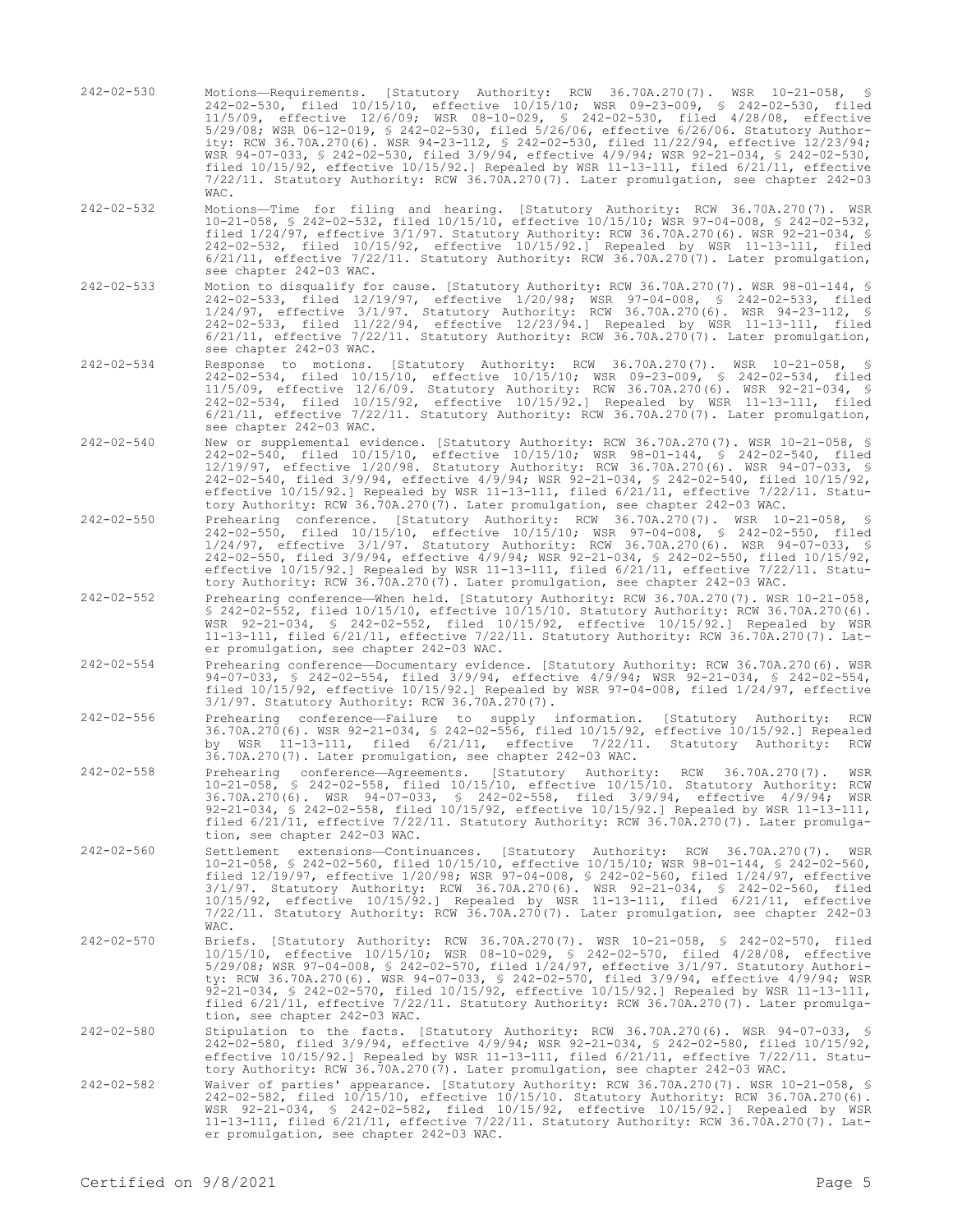242-02-610 Hearing—Testimony under oath—Interpreters. [Statutory Authority: RCW 36.70A.270(7). WSR 10-21-058, § 242-02-610, filed 10/15/10, effective 10/15/10. Statutory Authority: RCW 36.70A.270(6). WSR 92-21-034, § 242-02-610, filed 10/15/92, effective 10/15/92.] Repealed by WSR 11-13-111, filed 6/21/11, effective 7/22/11. Statutory Authority: RCW 36.70A.270(7). Later promulgation, see chapter 242-03 WAC.

242-02-612 Hearing—Interpreters. [Statutory Authority: RCW 36.70A.270(6). WSR 92-21-034, § 242-02-612, filed 10/15/92, effective 10/15/92.] Repealed by WSR 11-13-111, filed 6/21/11, effective 7/22/11. Statutory Authority: RCW 36.70A.270(7). Later promulgation, see chapter 242-03 WAC.

242-02-620 Hearing—Reporting—Recording—Recording devices. [Statutory Authority: RCW 36.70A.270(6). WSR 94-07-033, § 242-02-620, filed 3/9/94, effective 4/9/94; WSR 92-21-034, § 242-02-620, filed 10/15/92, effective 10/15/92.] Repealed by WSR 11-13-111, filed 6/21/11, effective 7/22/11. Statutory Authority: RCW 36.70A.270(7). Later promulgation, see chapter 242-03 WAC.

- 242-02-630 Presumption of validity. [Statutory Authority: RCW 36.70A.270(6). WSR 92-21-034, § 242-02-630, filed 10/15/92, effective 10/15/92.] Repealed by WSR 11-13-111, filed 6/21/11, effective 7/22/11. Statutory Authority: RCW 36.70A.270(7). Later promulgation, see chapter 242-03 WAC.
- 242-02-632 Burden of proof. [Statutory Authority: RCW 36.70A.270(7). WSR 98-01-144, § 242-02-632, filed 12/19/97, effective 1/20/98. Statutory Authority: RCW 36.70A.270(6). WSR 92-21-034, § 242-02-632, filed 10/15/92, effective 10/15/92.] Repealed by WSR 11-13-111, filed 6/21/11, effective 7/22/11. Statutory Authority: RCW 36.70A.270(7). Later promulgation, see chapter 242-03 WAC.
- 242-02-634 Standard of proof. [Statutory Authority: RCW 36.70A.270(7). WSR 10-21-058, § 242-02-634, filed 10/15/10, effective 10/15/10; WSR 98-01-144, § 242-02-634, filed 12/19/97, effective 1/20/98. Statutory Authority: RCW 36.70A.270(6). WSR 92-21-034, § 242-02-634, filed 10/15/92, effective 10/15/92.] Repealed by WSR 11-13-111, filed 6/21/11, effective 7/22/11. Statutory Authority: RCW 36.70A.270(7). Later promulgation, see chapter 242-03 WAC.
- 242-02-640 Hearing—Procedures at hearing. [Statutory Authority: RCW 36.70A.270(7). WSR 06-12-019, § 242-02-640, filed 5/26/06, effective 6/26/06; WSR 98-01-144, § 242-02-640, filed 12/19/97, effective 1/20/98. Statutory Authority: RCW 36.70A.270(6). WSR 92-21-034, § 242-02-640, filed 10/15/92, effective 10/15/92.] Repealed by WSR 11-13-111, filed 6/21/11, effective 7/22/11. Statutory Authority: RCW 36.70A.270(7). Later promulgation, see chapter 242-03 WAC.
- 242-02-650 Rules of evidence—Admissibility criteria. [Statutory Authority: RCW 36.70A.270(7). WSR 10-21-058, § 242-02-650, filed 10/15/10, effective 10/15/10; WSR 97-04-008, § 242-02-650, filed 1/24/97, effective 3/1/97. Statutory Authority: RCW 36.70A.270(6). WSR 92-21-034, § 242-02-650, filed 10/15/92, effective 10/15/92.] Repealed by WSR 11-13-111, filed 6/21/11, effective 7/22/11. Statutory Authority: RCW 36.70A.270(7). Later promulgation, see chapter 242-03 WAC.
- 242-02-660 Official notice—Matters of law. [Statutory Authority: RCW 36.70A.270(7). WSR 10-21-058, § 242-02-660, filed 10/15/10, effective 10/15/10; WSR 97-04-008, § 242-02-660, filed 1/24/97, effective 3/1/97. Statutory Authority: RCW 36.70A.270(6). WSR 94-23-112, § 242-02-660, filed 11/22/94, effective 12/23/94; WSR 92-21-034, § 242-02-660, filed 10/15/92, effective 10/15/92.] Repealed by WSR 11-13-111, filed 6/21/11, effective 7/22/11. Statutory Authority: RCW 36.70A.270(7). Later promulgation, see chapter 242-03 WAC.
- 242-02-670 Official notice—Material facts. [Statutory Authority: RCW 36.70A.270(7). WSR 10-21-058, § 242-02-670, filed 10/15/10, effective 10/15/10; WSR 98-01-144, § 242-02-670, filed 12/19/97, effective 1/20/98; WSR 97-04-008, § 242-02-670, filed 1/24/97, effective 3/1/97. Statutory Authority: RCW 36.70A.270(6). WSR 92-21-034, § 242-02-670, filed 10/15/92, effective 10/15/92.] Repealed by WSR 11-13-111, filed 6/21/11, effective 7/22/11. Statutory Authority: RCW 36.70A.270(7). Later promulgation, see chapter 242-03 WAC.
- 242-02-680 Hearings—Board questions. [Statutory Authority: RCW 36.70A.270(7). WSR 10-21-058, § 242-02-680, filed 10/15/10, effective 10/15/10. Statutory Authority: RCW 36.70A.270(6). WSR 94-07-033, § 242-02-680, filed 3/9/94, effective 4/9/94; WSR 92-21-034, § 242-02-680, filed 10/15/92, effective 10/15/92.] Repealed by WSR 11-13-111, filed 6/21/11, effective 7/22/11. Statutory Authority: RCW 36.70A.270(7). Later promulgation, see chapter 242-03 WAC.
- 242-02-710 Failure to attend—Default or dismissal—Setting aside. [Statutory Authority: RCW 36.70A.270(7). WSR 10-21-058, § 242-02-710, filed 10/15/10, effective 10/15/10; WSR 97-04-008, § 242-02-710, filed 1/24/97, effective 3/1/97. Statutory Authority: RCW 36.70A.270(6). WSR 92-21-034, § 242-02-710, filed 10/15/92, effective 10/15/92.] Repealed by WSR 11-13-111, filed 6/21/11, effective 7/22/11. Statutory Authority: RCW 36.70A.270(7). Later promulgation, see chapter 242-03 WAC.
- 242-02-720 Dismissal of action. [Statutory Authority: RCW 36.70A.270(7). WSR 10-21-058, § 242-02-720, filed 10/15/10, effective 10/15/10. Statutory Authority: RCW 36.70A.270(6). WSR 92-21-034, § 242-02-720, filed 10/15/92, effective 10/15/92.] Repealed by WSR 11-13-111, filed 6/21/11, effective 7/22/11. Statutory Authority: RCW 36.70A.270(7). Later promulgation, see chapter 242-03 WAC.
- 242-02-810 Presentation of post hearing matters. [Statutory Authority: RCW 36.70A.270(7). WSR 10-21-058, § 242-02-810, filed 10/15/10, effective 10/15/10. Statutory Authority: RCW 36.70A.270(6). WSR 92-21-034, § 242-02-810, filed 10/15/92, effective 10/15/92.] Repealed by WSR 11-13-111, filed 6/21/11, effective 7/22/11. Statutory Authority: RCW 36.70A.270(7). Later promulgation, see chapter 242-03 WAC.
- 242-02-820 Disposition of petition for review. [Statutory Authority: RCW 36.70A.270(6). WSR 92-21-034, § 242-02-820, filed 10/15/92, effective 10/15/92.] Repealed by WSR 97-04-008, filed 1/24/97, effective 3/1/97. Statutory Authority: RCW 36.70A.270(7).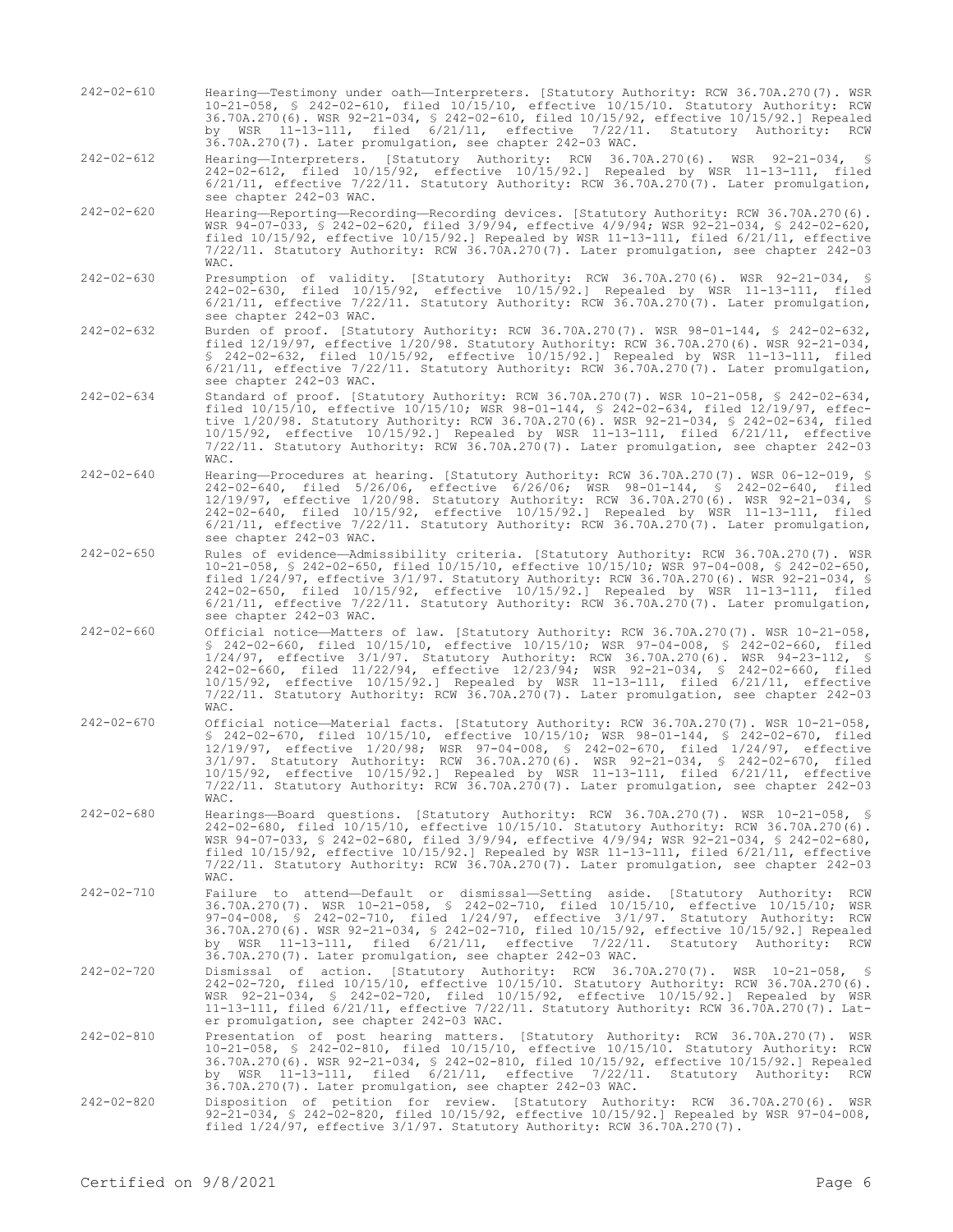- 242-02-830 Final decision and order—Basis. [Statutory Authority: RCW 36.70A.270(7). WSR 10-21-058, § 242-02-830, filed 10/15/10, effective 10/15/10; WSR 98-01-144, § 242-02-830, filed 12/19/97, effective 1/20/98; WSR 97-04-008, § 242-02-830, filed 1/24/97, effective 3/1/97. Statutory Authority: RCW 36.70A.270(6). WSR 94-07-033, § 242-02-830, filed 3/9/94, effective 4/9/94; WSR 92-21-034, § 242-02-830, filed 10/15/92, effective 10/15/92.] Repealed by WSR 11-13-111, filed 6/21/11, effective 7/22/11. Statutory Authority: RCW 36.70A.270(7). Later promulgation, see chapter 242-03 WAC.
- 242-02-831 Final decision and order—Compliance, noncompliance, invalidity. [Statutory Authority: RCW 36.70A.270(7). WSR 10-21-058, § 242-02-831, filed 10/15/10, effective 10/15/10; WSR 06-12-019, § 242-02-831, filed 5/26/06, effective 6/26/06; WSR 98-01-144, § 242-02-831, filed 12/19/97, effective 1/20/98.] Repealed by WSR 11-13-111, filed 6/21/11, effective 7/22/11. Statutory Authority: RCW 36.70A.270(7). Later promulgation, see chapter 242-03 WAC.
- 242-02-832 Reconsideration. [Statutory Authority: RCW 36.70A.270(7). WSR 10-21-058, § 242-02-832, filed 10/15/10, effective 10/15/10; WSR 08-10-029, § 242-02-832, filed 4/28/08, effective 5/29/08; WSR 00-09-094, § 242-02-832, filed 4/19/00, effective 5/20/00; WSR 98-01-144, § 242-02-832, filed 12/19/97, effective 1/20/98; WSR 97-04-008, § 242-02-832, filed 1/24/97, effective 3/1/97.] Repealed by WSR 11-13-111, filed 6/21/11, effective 7/22/11. Statutory Authority: RCW 36.70A.270(7). Later promulgation, see chapter 242-03 WAC.
- 242-02-833 Invalidity—Hearing pursuant to motion to clarify, modify or rescind. [Statutory Authority: RCW 36.70A.270(7). WSR 10-21-058, § 242-02-833, filed 10/15/10, effective 10/15/10; WSR 98-01-144, § 242-02-833, filed 12/19/97, effective 1/20/98.] Repealed by WSR 11-13-111, filed 6/21/11, effective 7/22/11. Statutory Authority: RCW 36.70A.270(7). Later promulgation, see chapter 242-03 WAC.
- 242-02-834 Publication of final decision and orders. [Statutory Authority: RCW 36.70A.270(7). WSR 10-21-058, § 242-02-834, filed 10/15/10, effective 10/15/10; WSR 09-21-039, § 242-02-834, filed 10/13/09, effective 11/13/09; WSR 03-15-047, § 242-02-834, filed 7/11/03, effective 8/11/03; WSR 00-09-094, § 242-02-834, filed 4/19/00, effective 5/20/00; WSR 97-04-008, § 242-02-834, filed 1/24/97, effective 3/1/97.] Repealed by WSR 11-13-111, filed 6/21/11, effective 7/22/11. Statutory Authority: RCW 36.70A.270(7). Later promulgation, see chapter 242-03 WAC.
- 242-02-840 Disposition of petition for review—Initial decision and order. [Statutory Authority: RCW 36.70A.270(6). WSR 92-21-034, § 242-02-840, filed 10/15/92, effective 10/15/92.] Repealed by WSR 97-04-008, filed 1/24/97, effective 3/1/97. Statutory Authority: RCW 36.70A.270(7).
- 242-02-850 Disposition of initial decision—Exceptions. [Statutory Authority: RCW 36.70A.270(6). WSR 94-07-033, § 242-02-850, filed 3/9/94, effective 4/9/94; WSR 92-21-034, § 242-02-850, filed 10/15/92, effective 10/15/92.] Repealed by WSR 97-04-008, filed 1/24/97, effective 3/1/97. Statutory Authority: RCW 36.70A.270(7).
- 242-02-860 Disposition of petition for review—Finality of initial decision and order. [Statutory Authority: RCW 36.70A.270(6). WSR 92-21-034, § 242-02-860, filed 10/15/92, effective 10/15/92.] Repealed by WSR 97-04-008, filed 1/24/97, effective 3/1/97. Statutory Authority: RCW 36.70A.270(7).
- 242-02-870 Disposition of petition for review—Final decision and order—Exceptions filed. [Statutory Authority: RCW 36.70A.270(6). WSR 92-21-034, § 242-02-870, filed 10/15/92, effective 10/15/92.] Repealed by WSR 97-04-008, filed 1/24/97, effective 3/1/97. Statutory Authority: RCW 36.70A.270(7).
- 242-02-880 Transcripts. [Statutory Authority: RCW 36.70A.270(7). WSR 10-21-058, § 242-02-880, filed 10/15/10, effective 10/15/10; WSR 98-01-144, § 242-02-880, filed 12/19/97, effective 1/20/98; WSR 97-04-008, § 242-02-880, filed 1/24/97, effective 3/1/97. Statutory Authority: RCW 36.70A.270(6). WSR 94-07-033, § 242-02-880, filed 3/9/94, effective 4/9/94; WSR 92-21-034, § 242-02-880, filed 10/15/92, effective 10/15/92.] Repealed by WSR 11-13-111, filed 6/21/11, effective 7/22/11. Statutory Authority: RCW 36.70A.270(7). Later promulgation, see chapter 242-03 WAC.
- 242-02-890 Determination of noncompliance—Compliance schedule. [Statutory Authority: RCW 36.70A.270(7). WSR 10-21-058, § 242-02-890, filed 10/15/10, effective 10/15/10; WSR 06-12-019, § 242-02-890, filed 5/26/06, effective 6/26/06; WSR 98-01-144, § 242-02-890, filed 12/19/97, effective 1/20/98. Statutory Authority: RCW 36.70A.270(6). WSR 94-23-112, § 242-02-890, filed 11/22/94, effective 12/23/94; WSR 92-21-034, § 242-02-890, filed 10/15/92, effective 10/15/92.] Repealed by WSR 11-13-111, filed 6/21/11, effective 7/22/11. Statutory Authority: RCW 36.70A.270(7). Later promulgation, see chapter 242-03 WAC.
- 242-02-891 Compliance—Notice of hearing. [Statutory Authority: RCW 36.70A.270(7). WSR 10-21-058, § 242-02-891, filed 10/15/10, effective 10/15/10; WSR 98-01-144, § 242-02-891, filed 12/19/97, effective 1/20/98.] Repealed by WSR 11-13-111, filed 6/21/11, effective 7/22/11. Statutory Authority: RCW 36.70A.270(7). Later promulgation, see chapter 242-03 WAC.
- 242-02-892 Appeals of a board's final decision. [Statutory Authority: RCW 36.70A.270(7). WSR 97-04-008, § 242-02-892, filed 1/24/97, effective 3/1/97. Statutory Authority: RCW 36.70A.270(6). WSR 92-21-034, § 242-02-892, filed 10/15/92, effective 10/15/92.] Repealed by WSR 98-01-144, filed 12/19/97, effective 1/20/98. Statutory Authority: RCW 36.70A.270(7).
- 242-02-89201 Intent to participate in compliance hearings. [Statutory Authority: RCW 36.70A.270(7). WSR 10-21-058, § 242-02-89201, filed 10/15/10, effective 10/15/10; WSR 06-12-019, § 242-02-89201, filed 5/26/06, effective 6/26/06.] Repealed by WSR 11-13-111, filed 6/21/11, effective 7/22/11. Statutory Authority: RCW 36.70A.270(7). Later promulgation, see chapter 242-03 WAC.
- 242-02-893 Compliance—Hearing. [Statutory Authority: RCW 36.70A.270(7). WSR 04-21-046, § 242-02-893, filed 10/15/04, effective 11/15/04; WSR 98-01-144, § 242-02-893, filed 12/19/97, effective 1/20/98.] Repealed by WSR 11-13-111, filed 6/21/11, effective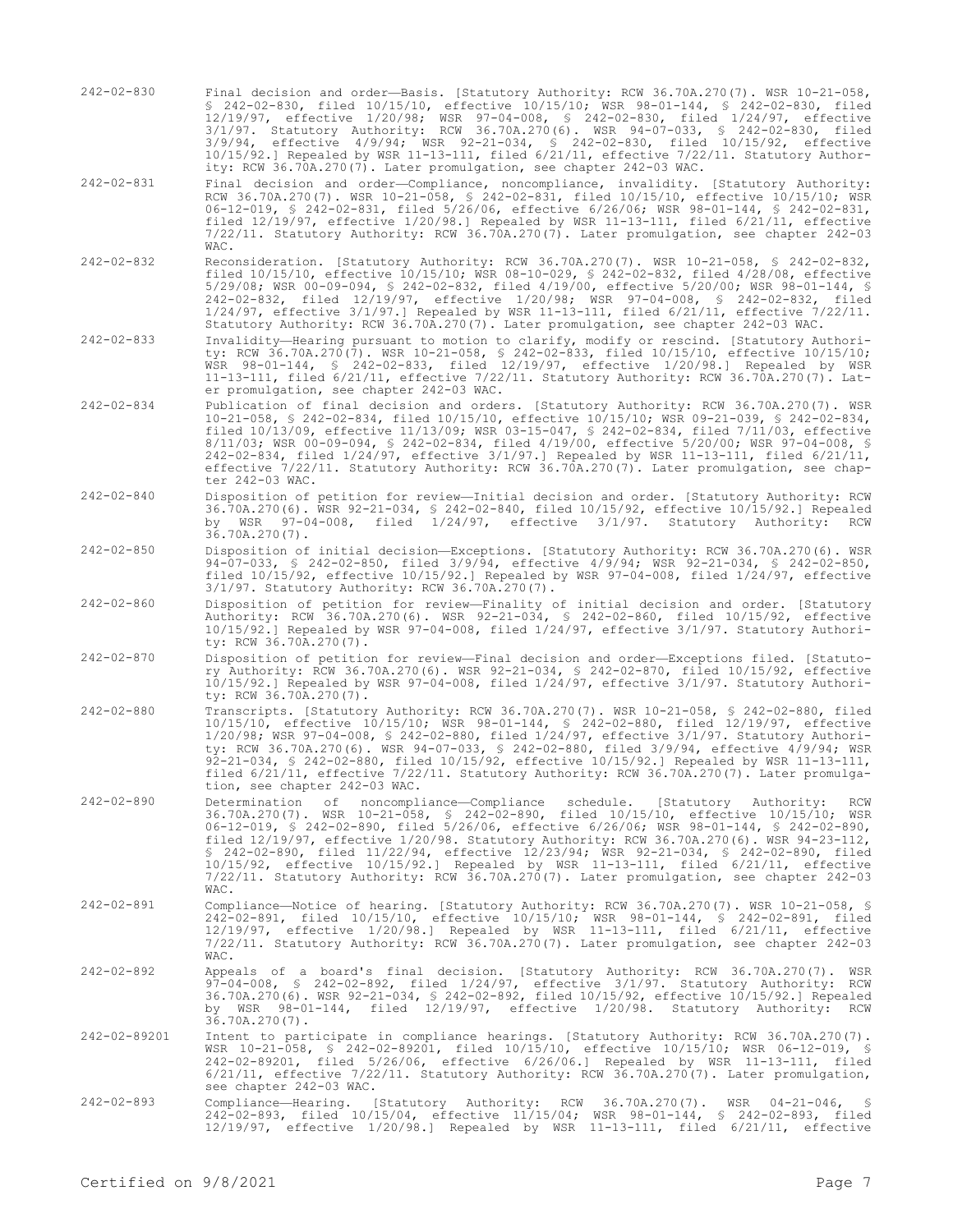|                  | 7/22/11. Statutory Authority: RCW 36.70A.270(7). Later promulgation, see chapter 242-03<br>WAC.                                                                                                                                                                                                                                                                                                        |
|------------------|--------------------------------------------------------------------------------------------------------------------------------------------------------------------------------------------------------------------------------------------------------------------------------------------------------------------------------------------------------------------------------------------------------|
| $242 - 02 - 894$ | Compliance-Hearing pursuant to motion-Rescinding invalidity. [Statutory Authority: RCW<br>36.70A.270(7). WSR 10-21-058, § 242-02-894, filed 10/15/10, effective 10/15/10; WSR<br>98-01-144, § 242-02-894, filed 12/19/97, effective 1/20/98.] Repealed by WSR 11-13-111,<br>filed 6/21/11, effective 7/22/11. Statutory Authority: RCW 36.70A.270(7). Later promulga-<br>tion, see chapter 242-03 WAC. |
| 242-02-896       | Continued noncompliance—Recommendation to the governor. [Statutory Authority: RCW<br>36.70A.270(7). WSR 10-21-058, § 242-02-896, filed 10/15/10, effective 10/15/10; WSR<br>98-01-144, § 242-02-896, filed 12/19/97, effective 1/20/98.] Repealed by WSR 11-13-111,<br>filed 6/21/11, effective 7/22/11. Statutory Authority: RCW 36.70A.270(7). Later promulga-<br>tion, see chapter 242-03 WAC.      |

- 242-02-898 Appeals of a board's final decision. [Statutory Authority: RCW 36.70A.270(7). WSR 10-21-058, § 242-02-898, filed 10/15/10, effective 10/15/10; WSR 98-01-144, § 242-02-898, filed 12/19/97, effective 1/20/98.] Repealed by WSR 11-13-111, filed 6/21/11, effective  $7/22/11.$  Statutory Authority: RCW 36.70A.270(7). Later promulgation, see chapter 242-03 WAC.
- 242-02-899 Record on review. [Statutory Authority: RCW 36.70A.270(7). WSR 06-12-019, § 242-02-899, filed 5/26/06, effective 6/26/06.] Repealed by WSR 11-13-111, filed 6/21/11, effective 7/22/11. Statutory Authority: RCW 36.70A.270(7). Later promulgation, see chapter 242-03 WAC.
- 242-02-910 Petitions for declaratory ruling. [Statutory Authority: RCW 36.70A.270(6). WSR 94-23-112, § 242-02-910, filed 11/22/94, effective 12/23/94; WSR 94-07-033, § 242-02-910, filed 3/9/94, effective 4/9/94; WSR 92-21-034, § 242-02-910, filed 10/15/92, effective 10/15/92.] Repealed by WSR 08-10-028, filed 4/28/08, effective 5/29/08. Statutory Authority: RCW 36.70A.270(7).
- 242-02-920 Declaratory ruling—Notice to other persons. [Statutory Authority: RCW 36.70A.270(6). WSR 94-07-033, § 242-02-920, filed 3/9/94, effective 4/9/94; WSR 92-21-034, § 242-02-920, filed 10/15/92, effective 10/15/92.] Repealed by WSR 08-10-028, filed 4/28/08, effective 5/29/08. Statutory Authority: RCW 36.70A.270(7).
- 242-02-930 Declaratory ruling—Disposition of petition. [Statutory Authority: RCW 36.70A.270(6). WSR 92-21-034, § 242-02-930, filed 10/15/92, effective 10/15/92.] Repealed by WSR 08-10-028, filed 4/28/08, effective 5/29/08. Statutory Authority: RCW 36.70A.270(7).

### **Chapter 242-04 PUBLIC RECORDS**

- 242-04-010 Purpose. [Statutory Authority: RCW 36.70A.270(7). WSR 10-21-059, § 242-04-010, filed 10/15/10, effective 10/15/10; WSR 09-21-040, § 242-04-010, filed 10/13/09, effective 11/13/09. Statutory Authority: RCW 36.70A.270(6). WSR 92-21-034, § 242-04-010, filed 10/15/92, effective 10/15/92.] Repealed by WSR 12-05-110, filed 2/22/12, effective 3/24/12. Statutory Authority: RCW 43.21B.005, 43.21B.090, and 36.70A.270(7).
- 242-04-020 Definitions. [Statutory Authority: RCW 36.70A.270(7). WSR 10-21-059, § 242-04-020, filed 10/15/10, effective 10/15/10; WSR 09-21-040, § 242-04-020, filed 10/13/09, effective 11/13/09. Statutory Authority: RCW 36.70A.270(6). WSR 94-23-112, § 242-04-020, filed 11/22/94, effective 12/23/94; WSR 92-21-034, § 242-04-020, filed 10/15/92, effective 10/15/92.] Repealed by WSR 12-05-110, filed 2/22/12, effective 3/24/12. Statutory Authority: RCW 43.21B.005, 43.21B.090, and 36.70A.270(7).
- 242-04-030 Description of organization and public meetings. [Statutory Authority: RCW 36.70A.270(7). WSR 10-21-059, § 242-04-030, filed 10/15/10, effective 10/15/10; WSR 09-21-040, § 242-04-030, filed 10/13/09, effective 11/13/09; WSR 00-09-094, § 242-04-030, filed 4/19/00, effective 5/20/00; WSR 98-01-144, § 242-04-030, filed 12/19/97, effective 1/20/98. Statutory Authority: RCW 36.70A.270(6). WSR 92-21-034, § 242-04-030, filed 10/15/92, effective 10/15/92.] Repealed by WSR 12-05-110, filed 2/22/12, effective 3/24/12. Statutory Authority: RCW 43.21B.005, 43.21B.090, and 36.70A.270(7).
- 242-04-040 Public records available. [Statutory Authority: RCW 36.70A.270(7). WSR 10-21-059, § 242-04-040, filed 10/15/10, effective 10/15/10. Statutory Authority: RCW 36.70A.270(6). WSR 92-21-034, § 242-04-040, filed 10/15/92, effective 10/15/92.] Repealed by WSR 12-05-110, filed 2/22/12, effective 3/24/12. Statutory Authority: RCW 43.21B.005, 43.21B.090, and 36.70A.270(7).
- 242-04-050 Communications with the board. [Statutory Authority: RCW 36.70A.270(7). WSR 10-21-059, § 242-04-050, filed 10/15/10, effective 10/15/10; WSR 09-21-040, § 242-04-050, filed 10/13/09, effective 11/13/09; WSR 08-10-030, § 242-04-050, filed 4/28/08, effective 5/29/08; WSR 03-15-047, § 242-04-050, filed 7/11/03, effective 8/11/03; WSR 00-09-094, § 242-04-050, filed 4/19/00, effective 5/20/00; WSR 98-01-144, § 242-04-050, filed 12/19/97, effective 1/20/98; WSR 97-04-008, § 242-04-050, filed 1/24/97, effective 3/1/97. Statutory Authority: RCW 36.70A.270(6). WSR 94-23-112, § 242-04-050, filed 11/22/94, effective 12/23/94; WSR 94-07-033, § 242-04-050, filed 3/9/94, effective 4/9/94; WSR 92-21-034, § 242-04-050, filed 10/15/92, effective 10/15/92.] Repealed by WSR 12-05-110, filed 2/22/12, effective 3/24/12. Statutory Authority: RCW 43.21B.005, 43.21B.090, and 36.70A.270(7).
- 242-04-060 Public records officer. [Statutory Authority: RCW 36.70A.270(7). WSR 10-21-059, \$<br>242-04-060, filed 10/15/10, effective 10/15/10; WSR 09-21-040, \$ 242-04-060, filed<br>10/13/09, effective 11/13/09. Statutory Author 242-04-060, filed 10/15/92, effective 10/15/92.] Repealed by WSR 12-05-110, filed 2/22/12, effective 3/24/12. Statutory Authority: RCW 43.21B.005, 43.21B.090, and 36.70A.270(7).
- 242-04-070 Office hours. [Statutory Authority: RCW 36.70A.270(7). WSR 10-21-059, § 242-04-070, filed 10/15/10, effective 10/15/10; WSR 09-21-040, § 242-04-070, filed 10/13/09, effective 11/13/09. Statutory Authority: RCW 36.70A.270(6). WSR 92-21-034, § 242-04-070, filed